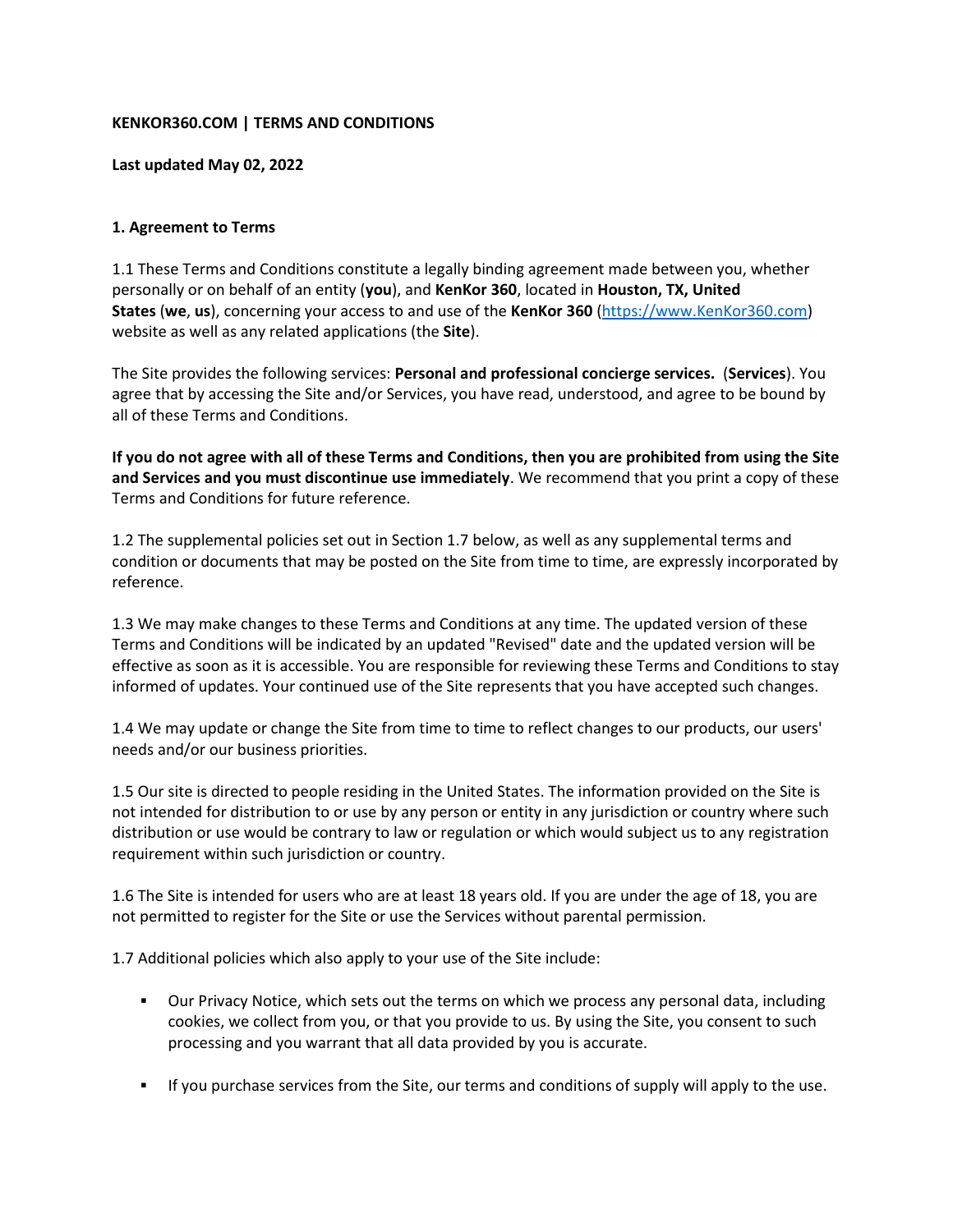#### **2. Acceptable Use**

2.1 You may not access or use the Site for any purpose other than that for which we make the site and our services available. The Site may not be used in connection with any commercial endeavors except those that are specifically endorsed or approved by us.

2.2 As a user of this Site, you agree not to:

- **•** Systematically retrieve data or other content from the Site to a compile database or directory without written permission from us
- Make any unauthorized use of the Site, including collecting usernames and/or email addresses of users to send unsolicited email or creating user accounts under false pretenses
- Use a buying agent or purchasing agent to make purchases on the Site
- Circumvent, disable, or otherwise interfere with security-related features of the Site, including features that prevent or restrict the use or copying of any content or enforce limitations on the use
- Engage in unauthorized framing of or linking to the Site
- **EXECT** Trick, defraud, or mislead us and other users, especially in any attempt to learn sensitive account information such as user passwords
- Make improper use of our support services, or submit false reports of abuse or misconduct
- **Engage in any automated use of the system, such as using scripts to send comments or** messages, or using any data mining, robots, or similar data gathering and extraction tools
- **■** Interfere with, disrupt, or create an undue burden on the Site or the networks and services connected to the Site
- **EXECT** Attempt to impersonate another user or person, or use the username of another user
- Sell or otherwise transfer your profile
- Use any information obtained from the Site in order to harass, abuse, or harm another person
- **■** Use the Site or our content as part of any effort to compete with us or to create a revenuegenerating endeavor or commercial enterprise
- **•** Decipher, decompile, disassemble, or reverse engineer any of the software comprising or in any way making up a part of the Site
- **EXECT** Attempt to access any portions of the Site that you are restricted from accessing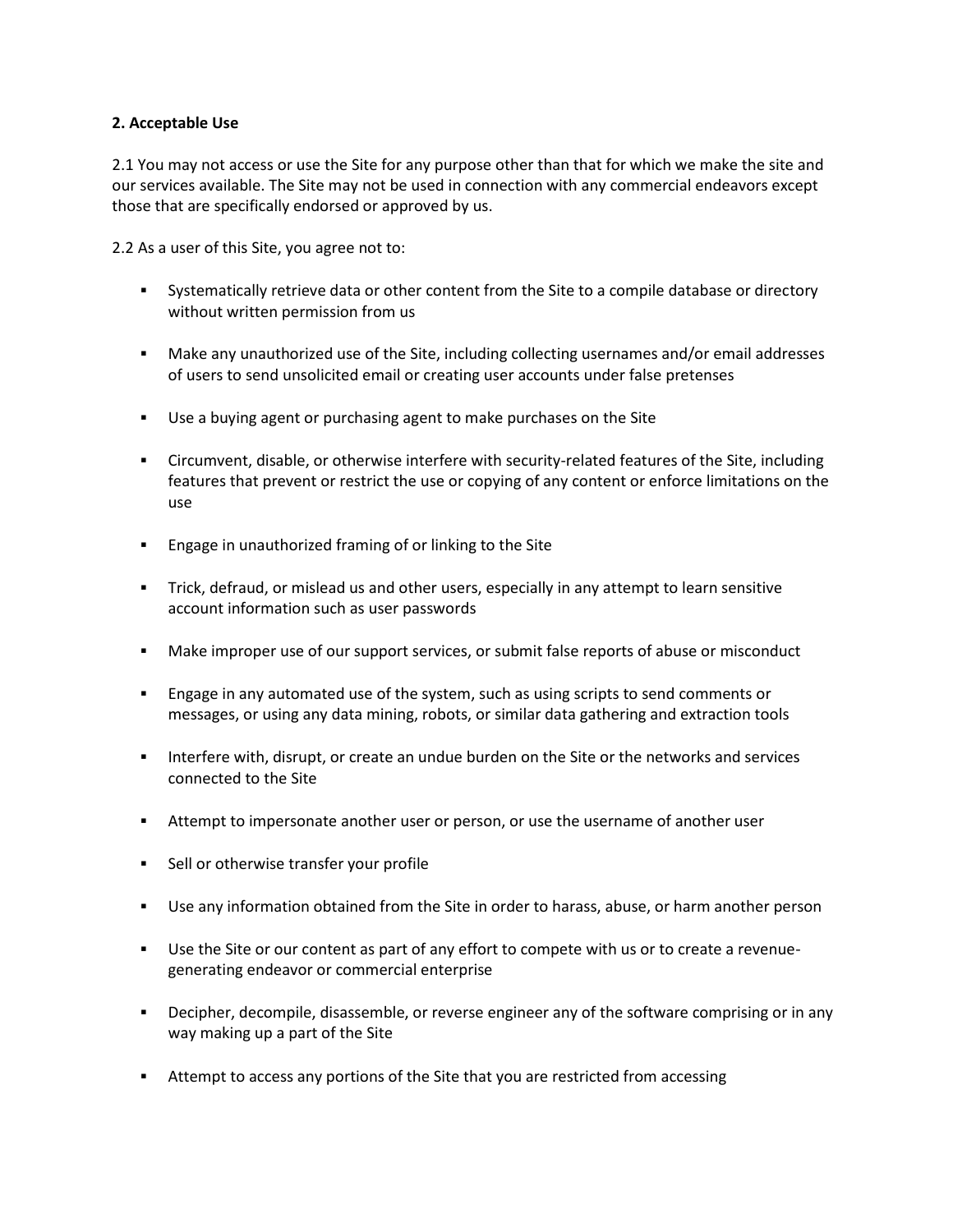- **EXED** Harass, annoy, intimidate, or threaten any of our employees, agents, or other users
- **■** Delete the copyright or other proprietary rights notice from any of the content
- Copy or adapt the Site's software, including but not limited to Flash, PHP, HTML, JavaScript, or other code
- Upload or transmit (or attempt to upload or to transmit) viruses, Trojan horses, or other material that interferes with any party's uninterrupted use and enjoyment of the Site, or any material that acts as a passive or active information collection or transmission mechanism
- Use, launch, or engage in any automated use of the system, such as using scripts to send comments or messages, robots, scrapers, offline readers, or similar data gathering and extraction tools
- Disparage, tarnish, or otherwise harm, in our opinion, us and/or the Site
- Use the Site in a manner inconsistent with any applicable laws or regulations
- **•** Threaten users with negative feedback or offering services solely to give positive feedback to users
- Misrepresent experience, skills, or information about a User
- Advertise products or services not intended by us
- Use the Site to advertise or sell goods and services
- **EXECT FALL ING THE INCO IS A THE INCO IS A THE VIOLAT INCO A** FALL And Sale are FALL and Sale a FALL And Sale a relationship

#### **3. Our content**

3.1 Unless otherwise indicated, the Site and Services including source code, databases, functionality, software, website designs, audio, video, text, photographs, and graphics on the Site (**Our Content**) are owned or licensed to us, and are protected by copyright and trademark laws.

3.2 Except as expressly provided in these Terms and Conditions, no part of the Site, Services or Our Content may be copied, reproduced, aggregated, republished, uploaded, posted, publicly displayed, encoded, translated, transmitted, distributed, sold, licensed, or otherwise exploited for any commercial purpose whatsoever, without our express prior written permission.

3.3 Provided that you are eligible to use the Site, you are granted a limited licence to access and use the Site and Our Content and to download or print a copy of any portion of the Content to which you have properly gained access solely for your personal, non-commercial use.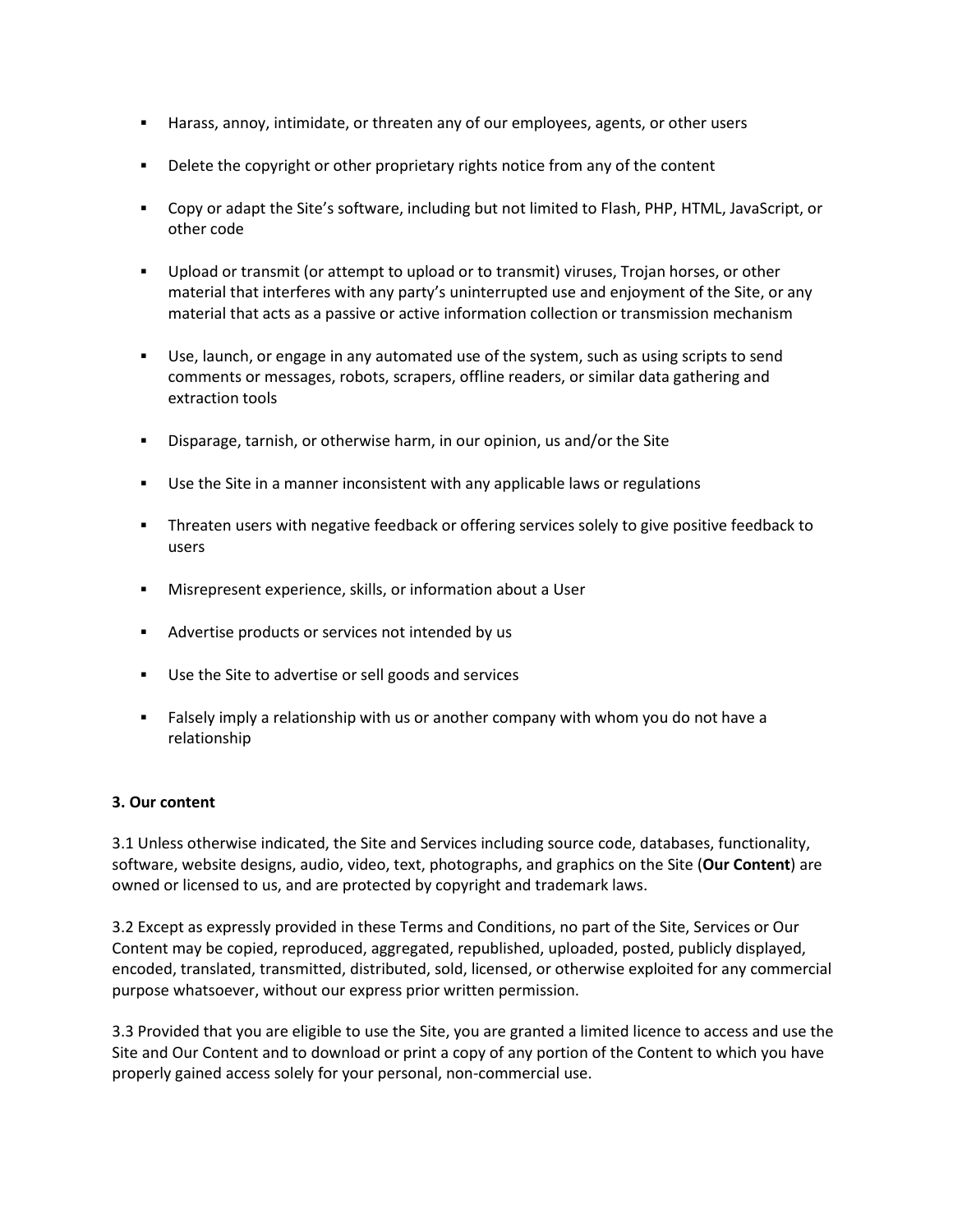3.4 You shall not (a) try to gain unauthorized access to the Site or any networks, servers or computer systems connected to the Site; and/or (b) make for any purpose including error correction, any modifications, adaptions, additions or enhancements to the Site or Our Content, including the modification of the paper or digital copies you may have downloaded.

3.5 We shall (a) prepare the Site and Our Content with reasonable skill and care; and (b) use industry standard virus detection software to try to block the uploading of content to the Site that contains viruses.

3.6 The content on the Site is provided for general information only. It is not intended to amount to advice on which you should rely. You must obtain professional or specialist advice before taking, or refraining from taking, any action on the basis of the content on the Site.

3.7 Although we make reasonable efforts to update the information on our site, we make no representations, warranties or guarantees, whether express or implied, that Our Content on the Site is accurate, complete or up to date.

# **4. Site Management**

4.1 We reserve the right at our sole discretion, to (1) monitor the Site for breaches of these Terms and Conditions; (2) take appropriate legal action against anyone in breach of applicable laws or these Terms and Conditions; (3) remove from the Site or otherwise disable all files and content that are excessive in size or are in any way a burden to our systems; and (4) otherwise manage the Site in a manner designed to protect our rights and property and to facilitate the proper functioning of the Site and Services.

4.2 We do not guarantee that the Site will be secure or free from bugs or viruses.

4.3 You are responsible for configuring your information technology, computer programs and platform to access the Site and you should use your own virus protection software.

# **5. Modifications to and availability of the Site**

5.1 We reserve the right to change, modify, or remove the contents of the Site at any time or for any reason at our sole discretion without notice. We also reserve the right to modify or discontinue all or part of the Services without notice at any time.

5.2 We cannot guarantee the Site and Services will be available at all times. We may experience hardware, software, or other problems or need to perform maintenance related to the Site, resulting in interruptions, delays, or errors. You agree that we have no liability whatsoever for any loss, damage, or inconvenience caused by your inability to access or use the Site or Services during any downtime or discontinuance of the Site or Services. We are not obliged to maintain and support the Site or Services or to supply any corrections, updates, or releases.

5.3 There may be information on the Site that contains typographical errors, inaccuracies, or omissions that may relate to the Services, including descriptions, pricing, availability, and various other information. We reserve the right to correct any errors, inaccuracies, or omissions and to change or update the information at any time, without prior notice.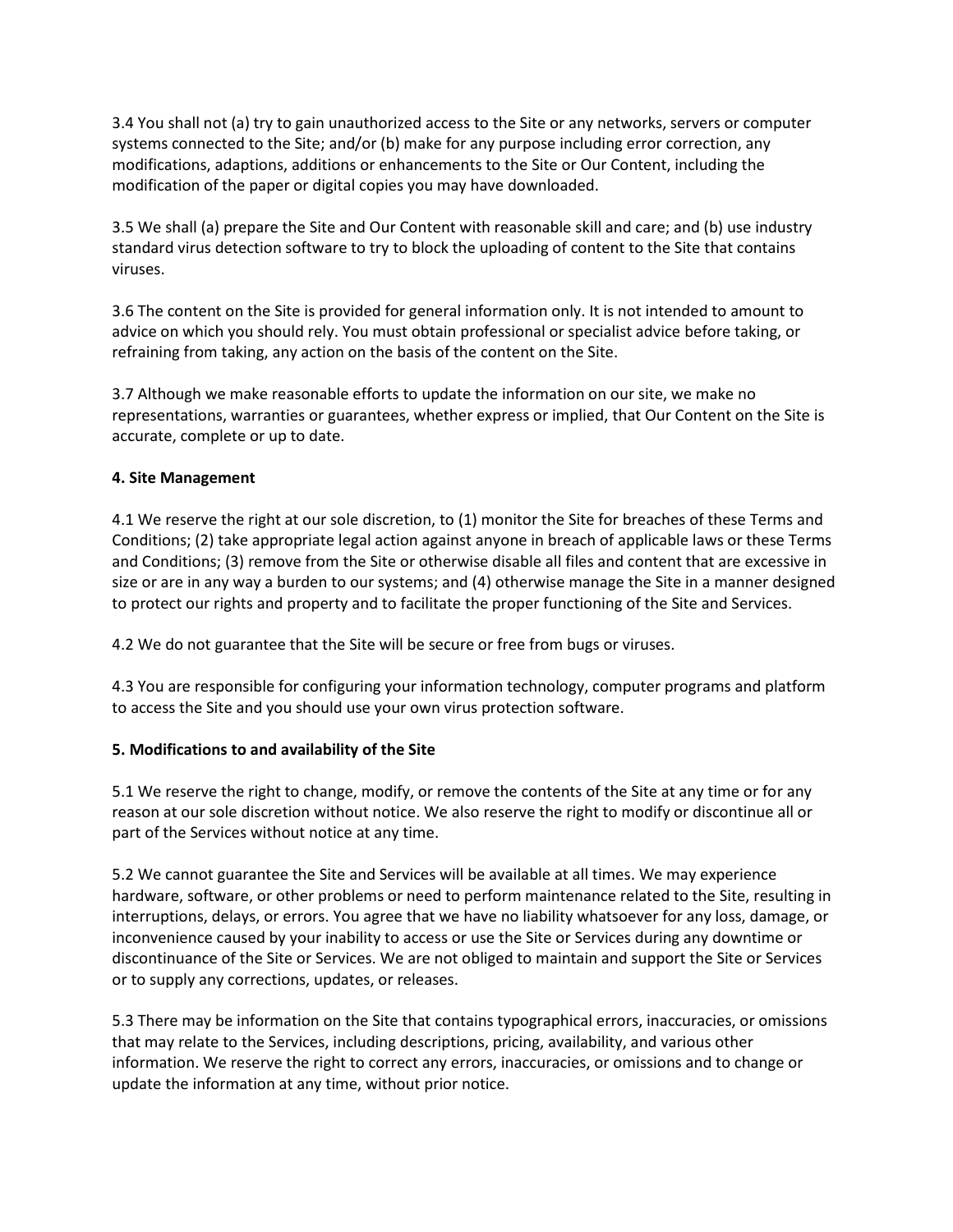## **6. Disclaimer/Limitation of Liability**

6.1 The Site and Services are provided on an as-is and as-available basis. You agree that your use of the Site and/or Services will be at your sole risk except as expressly set out in these Terms and Conditions. All warranties, terms, conditions and undertakings, express or implied (including by statute, custom or usage, a course of dealing, or common law) in connection with the Site and Services and your use thereof including, without limitation, the implied warranties of satisfactory quality, fitness for a particular purpose and non-infringement are excluded to the fullest extent permitted by applicable law.

We make no warranties or representations about the accuracy or completeness of the Site's content and are not liable for any (1) errors or omissions in content; (2) any unauthorized access to or use of our servers and/or any and all personal information and/or financial information stored on our server; (3) any interruption or cessation of transmission to or from the site or services; and/or (4) any bugs, viruses, trojan horses, or the like which may be transmitted to or through the site by any third party. We will not be responsible for any delay or failure to comply with our obligations under these Terms and Conditions if such delay or failure is caused by an event beyond our reasonable control.

6.2 Our responsibility for loss or damage suffered by you:

#### **Whether you are a consumer or a business user:**

- We do not exclude or limit in any way our liability to you where it would be unlawful to do so. This includes liability for death or personal injury caused by our negligence or the negligence of our employees, agents or subcontractors and for fraud or fraudulent misrepresentation.
- **■** If we fail to comply with these Terms and Conditions, we will be responsible for loss or damage you suffer that is a foreseeable result of our breach of these Terms and Conditions, but we would not be responsible for any loss or damage that were not foreseeable at the time you started using the Site/Services.

Notwithstanding anything to the contrary contained in the Disclaimer/Limitation of Liability section, our liability to you for any cause whatsoever and regardless of the form of the action, will at all times be limited to a total aggregate amount equal to the greater of (a) the sum of £5000 or (b) the amount paid, if any, by you to us for the Services/Site during the six (6) month period prior to any cause of action arising. *Different limitations and exclusions of liability will apply to liability arising as a result of the supply of any products to you, which will be set out in our Terms and conditions of supply \_\_\_\_\_\_\_\_\_\_*.

#### **If you are a business user:**

We will not be liable to you for any loss or damage, whether in contract, tort (including negligence), breach of statutory duty, or otherwise, even if foreseeable, arising under or in connection with:

- use of, or inability to use, our Site/Services; or
- use of or reliance on any content displayed on our Site.

In particular, we will not be liable for: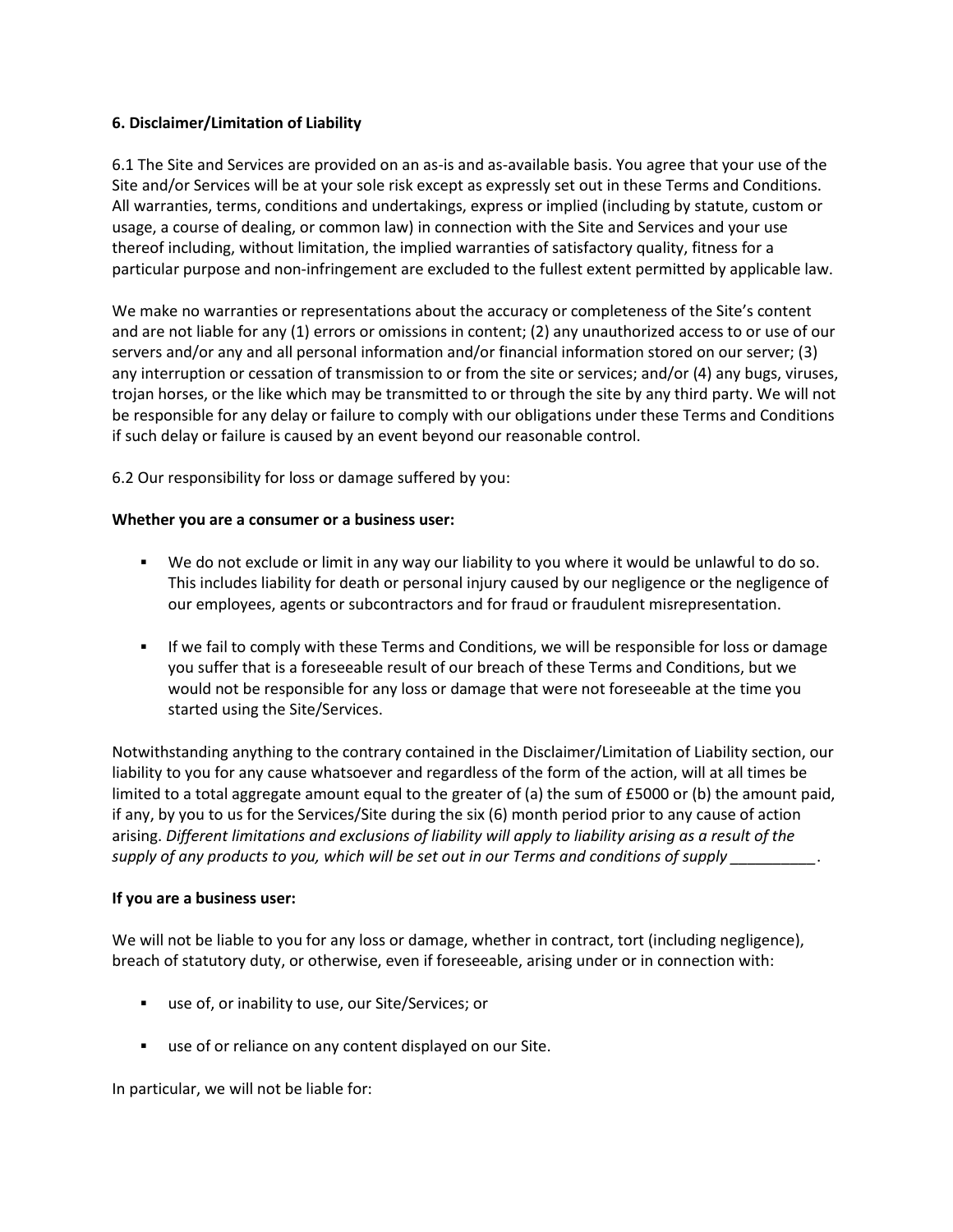- **EXEC** loss of profits, sales, business, or revenue;
- business interruption;
- loss of anticipated savings;
- loss of business opportunity, goodwill or reputation; or
- any indirect or consequential loss or damage.

#### **If you are a consumer user:**

- Please note that we only provide our Site for domestic and private use. You agree not to use our Site for any commercial or business purposes, and we have no liability to you for any loss of profit, loss of business, business interruption, or loss of business opportunity.
- **■** If defective digital content that we have supplied, damages a device or digital content belonging to you and this is caused by our failure to use reasonable care and skill, we will either repair the damage or pay you compensation.
- You have legal rights in relation to goods that are faulty or not as described. Advice about your legal rights is available from your local Citizens' Advice Bureau or Trading Standards office. Nothing in these Terms and Conditions will affect these legal rights.

#### **7. Term and Termination**

7.1 These Terms and Conditions shall remain in full force and effect while you use the Site or Services or are otherwise a user of the Site, as applicable. You may terminate your use or participation at any time, for any reason, by following the instructions for terminating user accounts in your account settings, if available, or by contacting us at connect@KenKor360.com.

7.2 Without limiting any other provision of these Terms and Conditions, we reserve the right to, in our sole discretion and without notice or liability, deny access to and use of the Site and the Services (including blocking certain IP addresses), to any person for any reason including without limitation for breach of any representation, warranty or covenant contained in these Terms and Conditions or of any applicable law or regulation.

If we determine, in our sole discretion, that your use of the Site/Services is in breach of these Terms and Conditions or of any applicable law or regulation, we may terminate your use or participation in the Site and the Services or delete any content or information that you posted at any time, without warning, in our sole discretion.

7.3 If we terminate or suspend your account for any reason set out in this Section 9, you are prohibited from registering and creating a new account under your name, a fake or borrowed name, or the name of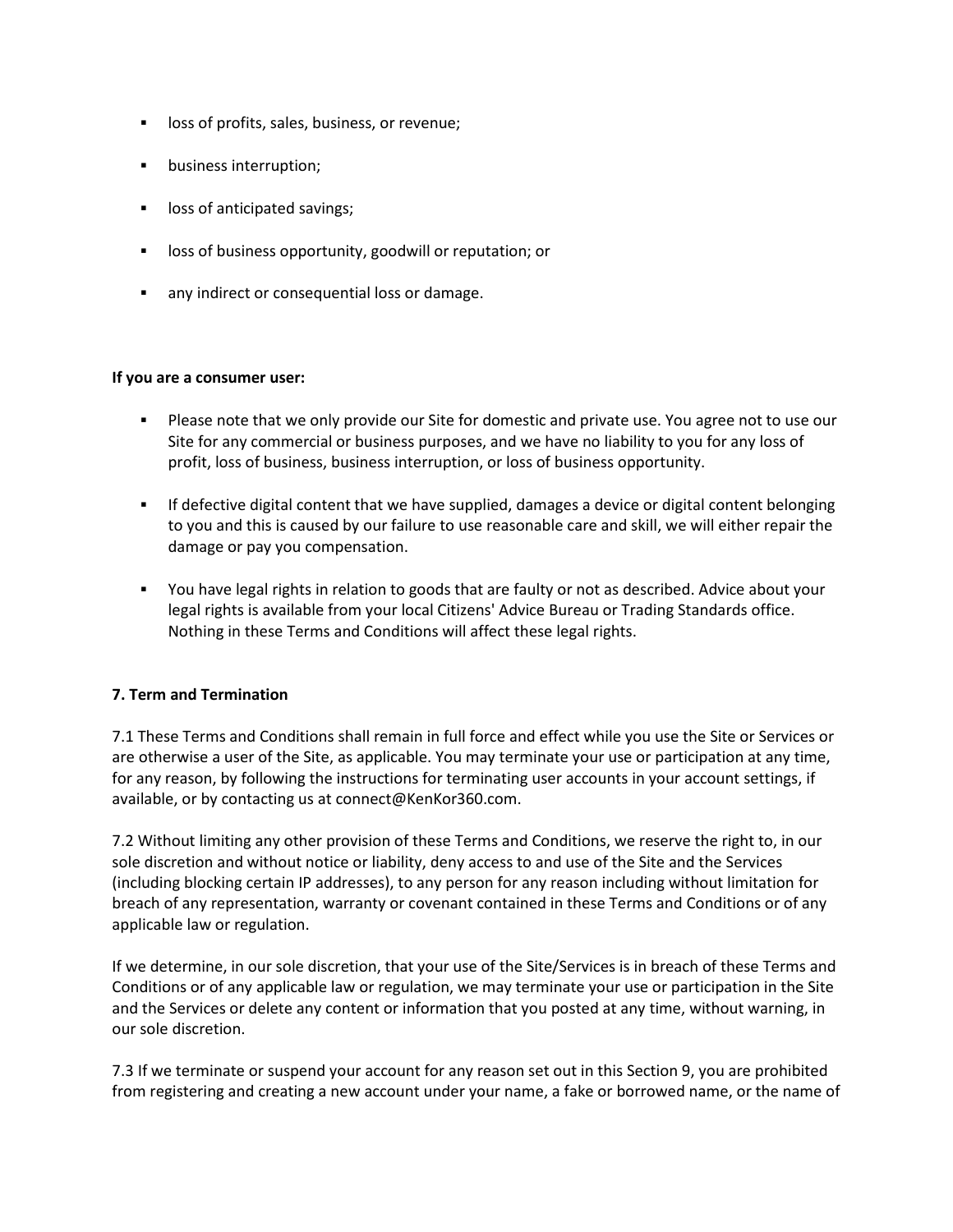any third party, even if you may be acting on behalf of the third party. In addition to terminating or suspending your account, we reserve the right to take appropriate legal action, including without limitation pursuing civil, criminal, and injunctive redress.

#### **8. Mobile Application**

8.1 If you access the Services via a mobile application, then we grant you a revocable, non-exclusive, non-transferable, limited right to install and use the mobile application on wireless electronic devices owned or controlled by you, and to access and use the mobile application on such devices strictly in accordance with the terms and conditions of this license.

# 8.2 *For business users only - You will not:*

*(a) reverse engineer, decompile or otherwise try to discover the source code of the software/application unless you have first written to us requesting interoperability information and we have failed to provide you with that information or if we have failed to offer to provide you with interoperability information on reasonable conditions;*

*(b) make any modification, adaptation, improvement, enhancement, translation or derivative work from the application;*

*(c) breach any applicable laws, rules or regulations in connection with your access or use of the application;*

*(d) remove, alter or obscure any proprietary notice (including any notice of copyright or trade mark) posted by us or the licensors of the application;*

*(e) use the application for Site for any revenue generating endeavor, commercial enterprise, or other purpose for which it is not designed or intended;*

*(f) make the application available over a network or other environment permitting access or use by multiple devices or users at the same time;*

*(g) use the application for creating a product, service or software that is, directly or indirectly, competitive with or in any way a substitute for the application;*

*(h) use the application to send automated queries to any website or to send any unsolicited commercial e-mail; or*

*(i) use any proprietary information or any of our interfaces or our other intellectual property in the design, development, manufacture, licensing or distribution of any applications, accessories or devices for use with the application.*

8.3 The following terms apply when you use a mobile application obtained from either the Apple Store or Google Play (each an App Distributor) to access the Services: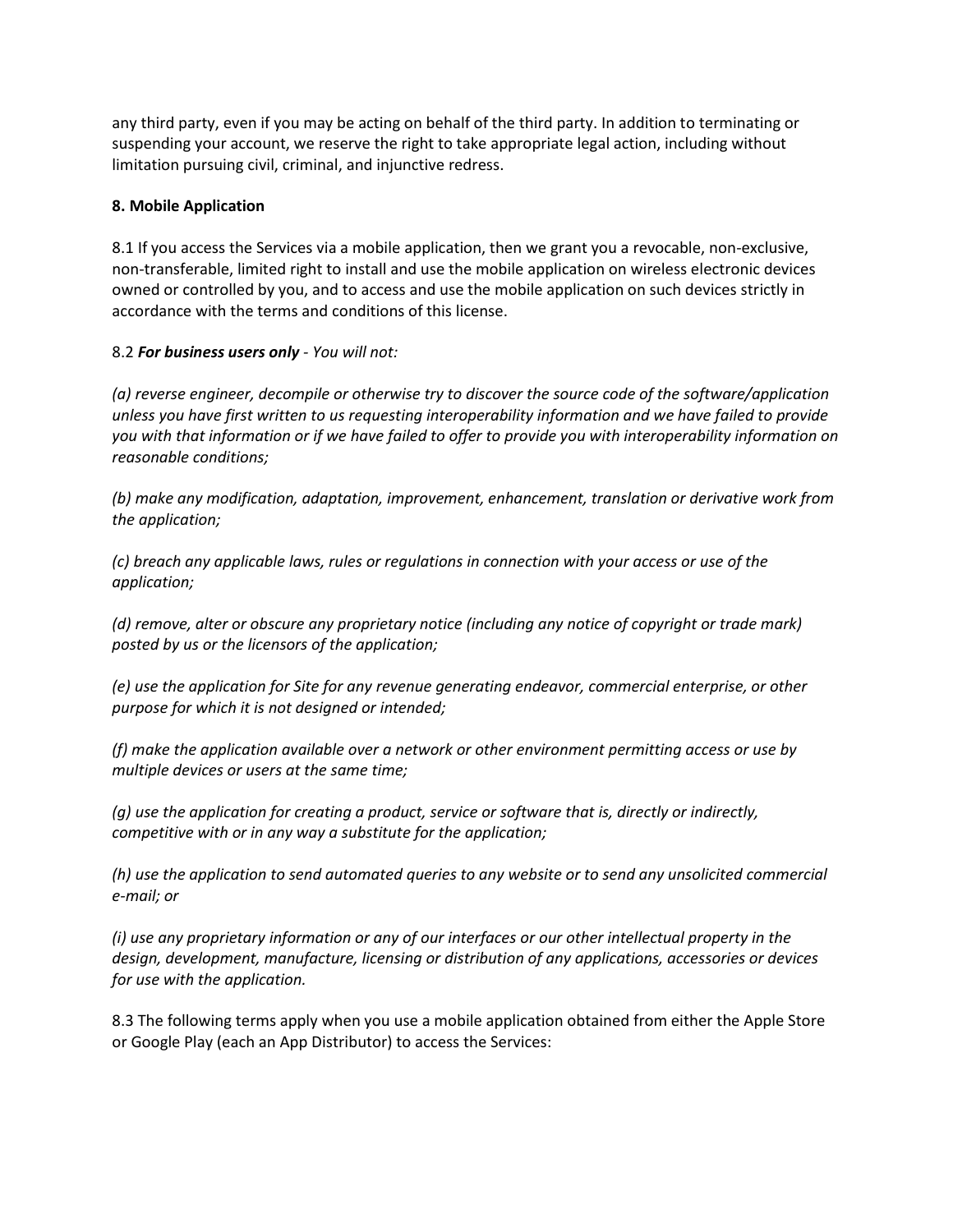(a) The license granted to you for our mobile application is limited to a non-transferable license to use the application on a device that utilizes the Apple iOS or Android operating system, as applicable, and in accordance with the usage rules set forth in the applicable App Distributor terms of service;

(b) We are responsible for providing any maintenance and support services with respect to the mobile application as specified in these Terms and Conditions or as otherwise required under applicable law. You acknowledge that each App Distributor has no obligation whatsoever to furnish any maintenance and support services with respect to the mobile application;

(c) In the event of any failure of the mobile application to conform to any applicable warranty, you may notify an App Distributor, and the App Distributor, in accordance with its terms and policies, may refund the purchase price, if any, paid for the mobile application, and to the maximum extent permitted by applicable law, an App Distributor will have no other warranty obligation whatsoever with respect to the mobile application;

(d) You represent and warrant that (i) you are not located in a country that is subject to a U.S. government embargo, or that has been designated by the U.S. government as a "terrorist supporting" country; and (ii) you are not listed on any U.S. government list of prohibited or restricted parties;

(e) You must comply with applicable third party terms of agreement when using the mobile application, e.g., if you have a VoIP application, then you must not be in breach of their wireless data service agreement when using the mobile application; and

(f) You acknowledge and agree that the App Distributors are third party beneficiaries of these Terms and Conditions, and that each App Distributor will have the right (and will be deemed to have accepted the right) to enforce these Terms and Conditions against you as a third party beneficiary thereof.

#### **9. General**

9.1 Visiting the Site, sending us emails, and completing online forms constitute electronic communications. You consent to receive electronic communications and you agree that all agreements, notices, disclosures, and other communications we provide to you electronically, via email and on the Site, satisfy any legal requirement that such communication be in writing.

**You hereby agree to the use of electronic signatures, contracts, orders and other records and to electronic delivery of notices, policies and records of transactions initiated or completed by us or via the Site.** You hereby waive any rights or requirements under any statutes, regulations, rules, ordinances or other laws in any jurisdiction which require an original signature or delivery or retention of nonelectronic records, or to payments or the granting of credits by other than electronic means.

9.2 These Terms and Conditions and any policies or operating rules posted by us on the Site or in respect to the Services constitute the entire agreement and understanding between you and us.

9.3 Our failure to exercise or enforce any right or provision of these Terms and Conditions shall not operate as a waiver of such right or provision.

9.4 We may assign any or all of our rights and obligations to others at any time.